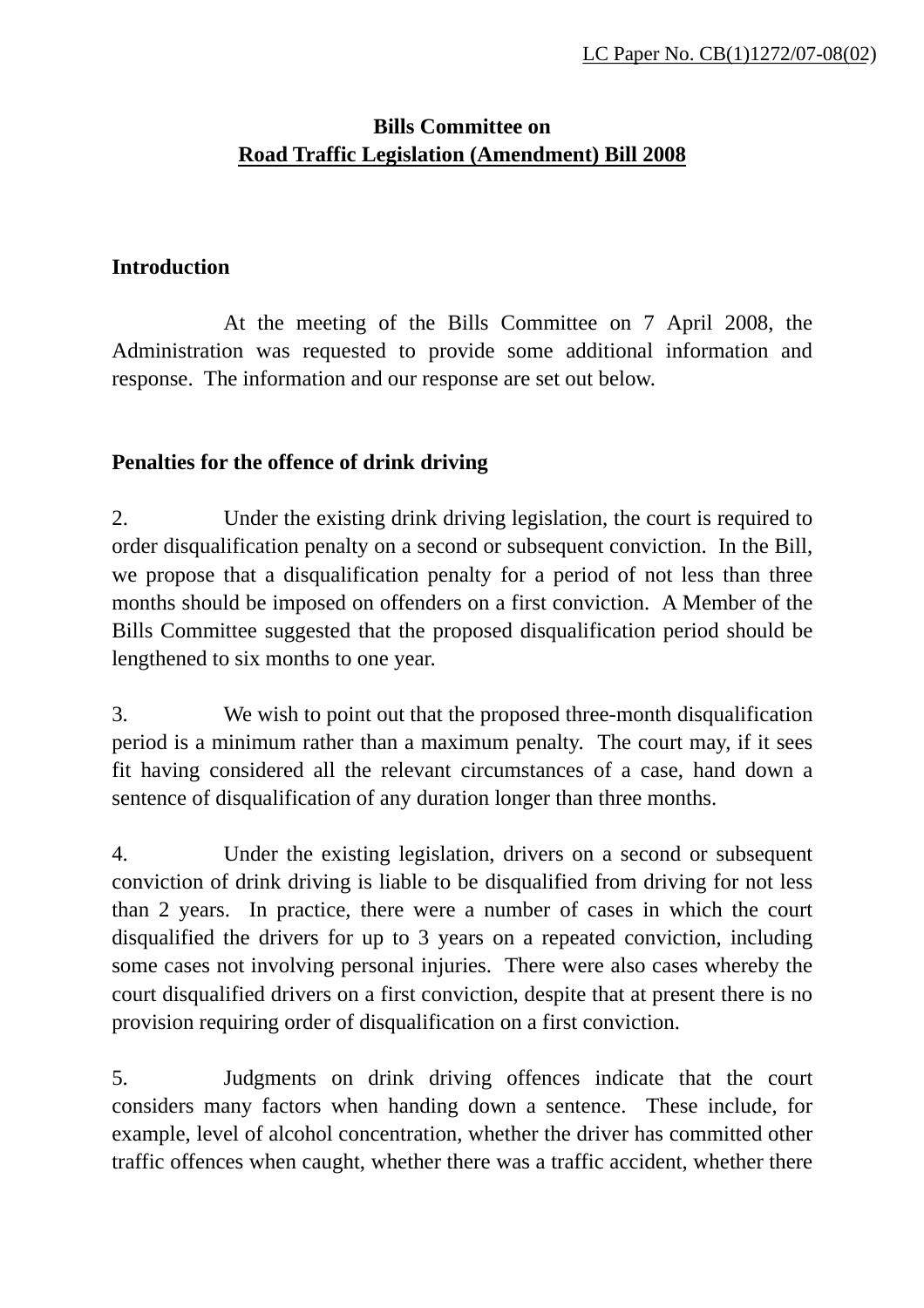were and if so the number of persons injured, the circumstances behind a guilty plea, etc. All these will be pointers for consideration by the court in dealing with convicted offenders in cases brought up before them.

6. There are some court cases in which judges have specifically stated that different alcohol concentration levels above the prescribed limit is a relevant factor in determining the levels of penalties, including the period of disqualification. At **Annexes A and B** are the judgments by High Court Judges on two magistracy appeal cases.

7. In one of the cases (**Annex A**), the High Court Judge comments that the extent to which the prescribed limit was exceeded is a relevant matter to the sentence. The High Court Judge of another case (**Annex B**) recommends that if the alcohol level exceeds the prescribed limit by only a small margin, a relatively short period of disqualification could be imposed, perhaps significantly less than 12 months. Where the excess is substantial, then 12 months would be proper. In cases where the excess doubles the limit or above, longer periods of disqualification would be appropriate. Where the excess approaches four times the prescribed limit, a disqualification period of over 18 months should be considered. In both cases, other relevant factors, such as the driving record of the offender, have been taken into account.

8. Under our current proposed package of deterrent measures, a driver who is not involved in any traffic accident, or has not committed any traffic offence, may still be prosecuted and convicted of drink driving if he is found to have consumed alcohol above the legal limit when driving, via a random breath test. He is then liable to the proposed new penalties of attending a mandatory driving improvement course, and disqualification from driving for at least three months, in addition to existing penalties including a fine and imprisonment. We consider these measures would be a strong deterrent against drink driving, and would discourage drivers who now tend to take a chance from driving after drinking. Moreover, drink driving offenders can be prosecuted and convicted of dangerous driving, or even causing death by dangerous driving depending on the circumstances and evidence of the cases concerned, and heavier penalties may be imposed.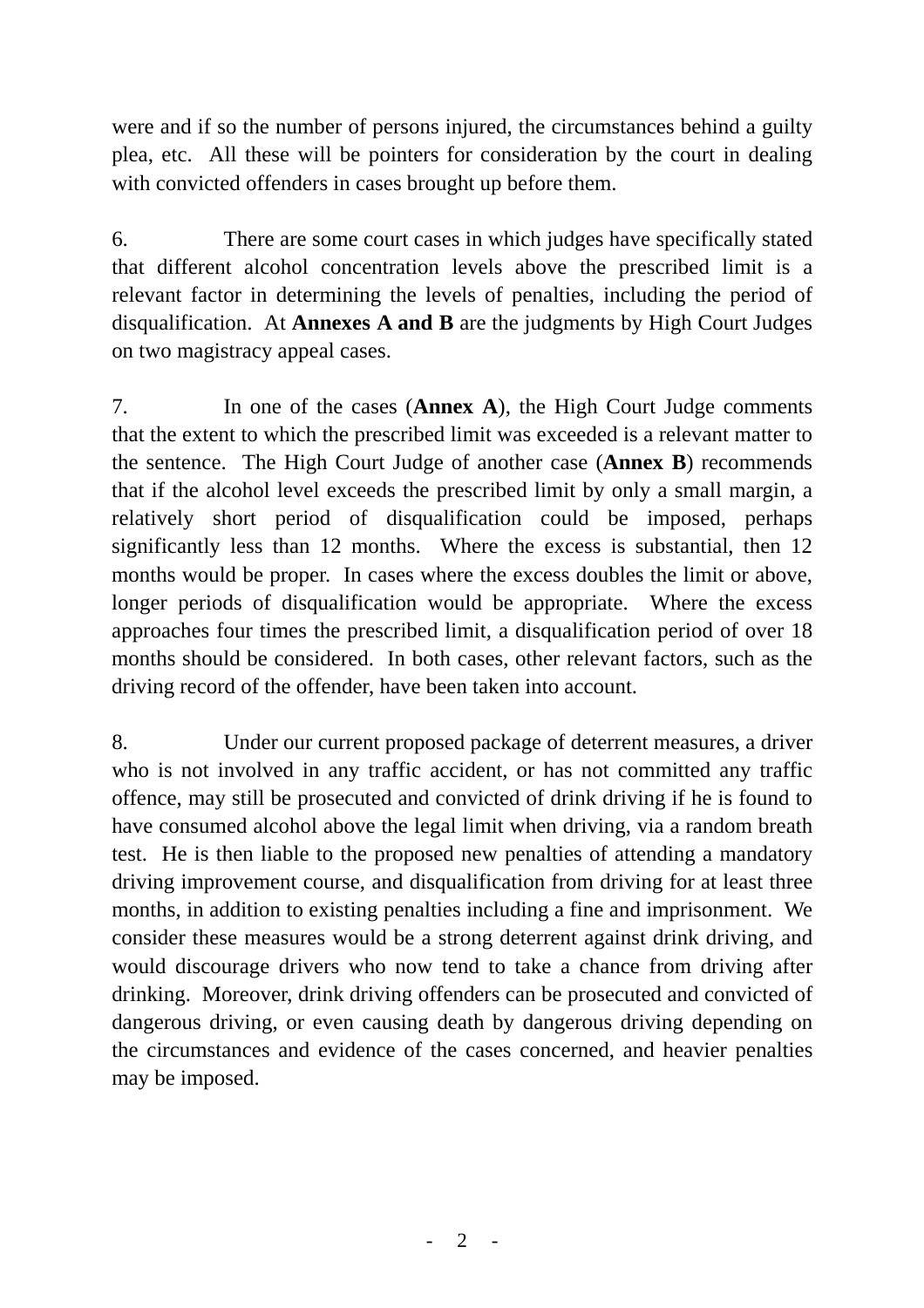9. In the light that the proposed disqualification for not less than three months on a first conviction is but one deterrent out of a proposed package of other additional measures to deter drink driving, and having regard to the decisions of the appellate courts on the relevance of alcohol concentration in addition to other relevant factors in determining the appropriate sentence, we suggest that the proposed package of deterrent measures should first be introduced. We will closely monitor the effectiveness of the new legislation upon its enactment, including the trends on the hit rate of the screening breath test, and accident and prosecution statistics, and consider introducing heavier penalties on drink driving offences as necessary.

## **Arrangements in conducting random breath tests by the Police**

10. At the Bills Committee meeting of 7 April 2008, the Police explained that they would follow the proposed arrangements in conducting RBT as set out in Annex E to LC Paper No. CB(1)1174/07-08(02), and report in due course on the implementation of RBT to the Panel on Transport of the Legislative Council. If there are proposed changes to those arrangements in future, we will consult the Panel on Transport.

**Transport and Housing Bureau 16 April 2008**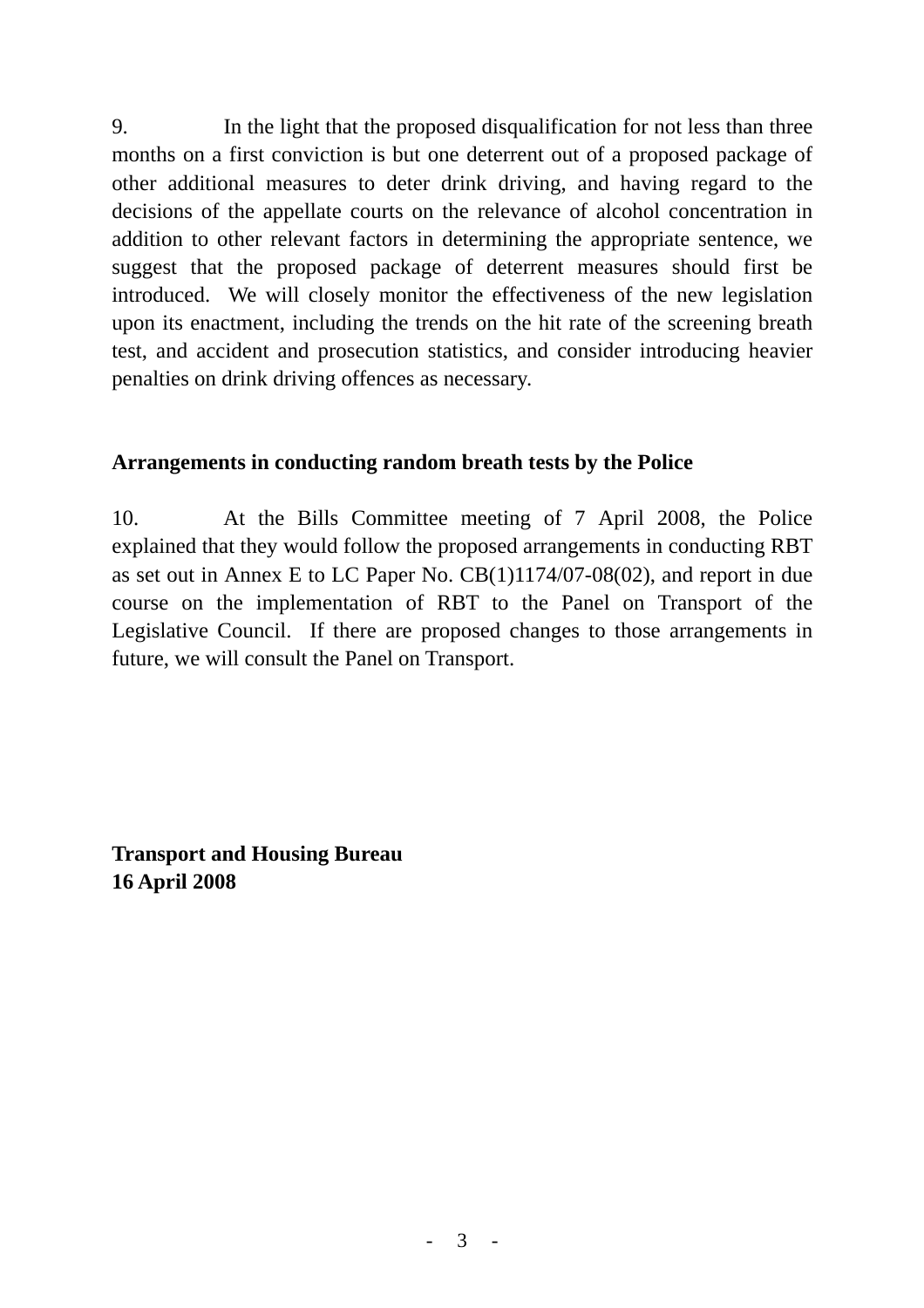| 由此           |                                                                                                                                                         |              |
|--------------|---------------------------------------------------------------------------------------------------------------------------------------------------------|--------------|
| $\mathbf{A}$ | <b>Annex A</b><br>(Page 1 of 4)                                                                                                                         | $\mathbf{A}$ |
| B            | <b>HCMA 401/2004</b>                                                                                                                                    | $\bf{B}$     |
| $\mathbf C$  | IN THE HIGH COURT OF THE                                                                                                                                | $\mathbf C$  |
| D            | <b>HONG KONG SPECIAL ADMINISTRATIVE REGION</b>                                                                                                          | D            |
|              | <b>COURT OF FIRST INSTANCE</b>                                                                                                                          |              |
| Е            | MAGISTRACY APPEAL NO. 401 OF 2004                                                                                                                       | $\bf{E}$     |
| $\mathbf F$  | (ON APPEAL FROM TMCC 881 OF 2004)                                                                                                                       | F            |
| G            |                                                                                                                                                         | $\mathbf G$  |
|              | <b>BETWEEN</b>                                                                                                                                          |              |
| H            | <b>HKSAR</b><br>Respondent                                                                                                                              | H            |
| $\mathbf I$  | and                                                                                                                                                     | $\mathbf I$  |
| J            | <b>TSE WAI LUN</b><br>Appellant                                                                                                                         | ${\bf J}$    |
| $\mathbf K$  |                                                                                                                                                         | $\mathbf K$  |
| L            |                                                                                                                                                         | L            |
|              | Before: The Honourable Mrs Justice V. Bokhary in Court                                                                                                  |              |
| $\mathbf M$  | Date of Hearing: 3 June 2004                                                                                                                            | $\mathbf M$  |
| $\mathbf N$  | Date of Judgment: 3 June 2004                                                                                                                           | ${\bf N}$    |
| $\mathbf 0$  |                                                                                                                                                         | $\mathbf 0$  |
| ${\bf P}$    | JUDGMENT                                                                                                                                                | $\mathbf P$  |
| Q            |                                                                                                                                                         | Q            |
| $\mathbf R$  | 1.<br>On 22 March 2004 the Appellant, a man aged 60, appeared                                                                                           | ${\bf R}$    |
| S            | before T.S. Jenkins, Esq. in the Magistrate's Court at Tuen Mun to face two                                                                             | ${\bf S}$    |
| $\mathbf T$  | charges of careless driving and one charge of driving a motor vehicle with<br>an alcohol concentration in breath above the prescribed limit. One of the | T            |
|              | careless driving charges was withdrawn. The Appellant then pleaded guilty                                                                               |              |
| $\mathbf U$  |                                                                                                                                                         | $\mathbf U$  |
| V            |                                                                                                                                                         | ${\bf V}$    |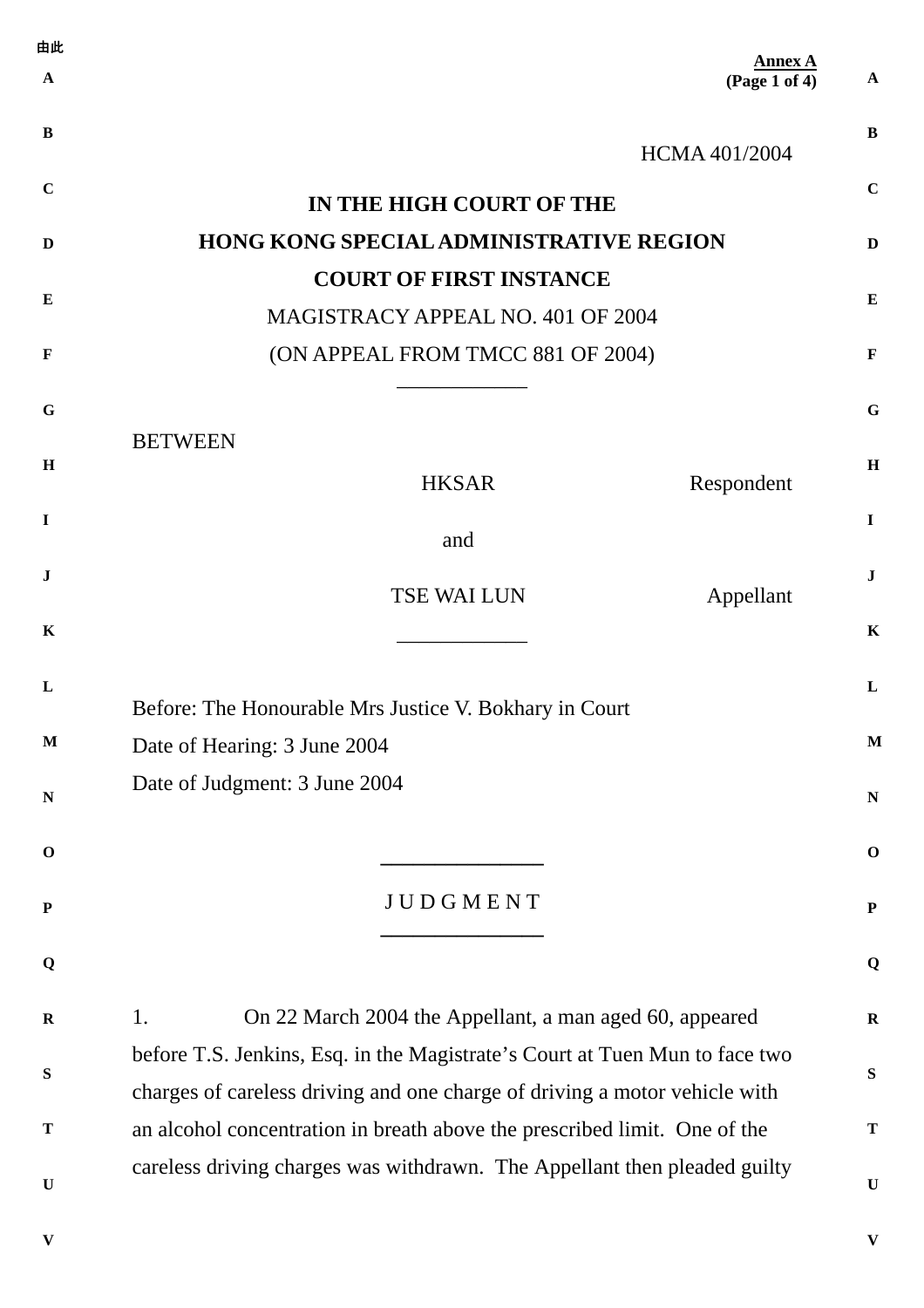| 由此<br>$\mathbf A$ | $-2-$                                                                                                                                                      | <b>Annex A</b><br>(Page 2 of 4)<br>$\mathbf{A}$ |             |
|-------------------|------------------------------------------------------------------------------------------------------------------------------------------------------------|-------------------------------------------------|-------------|
| $\bf{B}$          | to the other two charges. On the careless driving charge, the Magistrate<br>fined the Appellant \$2,500, and there is no appeal against that. But on the   | $\, {\bf B}$                                    |             |
| $\mathbf C$       | alcohol charge, the Magistrate sentenced the Appellant to 3 months'                                                                                        | $\mathbf C$                                     |             |
| $\mathbf D$       | imprisonment, and there is an appeal against that.                                                                                                         | $\mathbf D$                                     |             |
| $\bf{E}$          | The proportion of alcohol in the Appellant's breath was 122<br>2.                                                                                          | ${\bf E}$                                       |             |
| $\mathbf{F}$      | micrograms of alcohol in 100 millilitres of breath, which was five times                                                                                   | $\mathbf F$                                     |             |
| G                 | over the prescribed limit of 22 micrograms of alcohol in 100 millilitres of<br>breath. This offence occurred on 31 January 2004. It was not the first time | ${\bf G}$                                       |             |
| $\bf H$           | that the Appellant had committed such an offence. On 28 October 2000 he                                                                                    | $\, {\bf H}$                                    |             |
| $\mathbf I$       | drove a motor vehicle with 105 micrograms of alcohol in 100 millilitres of<br>breath, which was four times over the prescribed limit. On 29 December       | $\mathbf I$                                     |             |
| $\bf J$           | 2000 he was, for that offence, fined \$2,000 and disqualified from driving                                                                                 | $\mathbf{J}$                                    |             |
| $\mathbf K$       | for 3 months.                                                                                                                                              | $\mathbf K$                                     |             |
| L                 | In sentencing the Appellant to 3 months' imprisonment on the<br>3.                                                                                         | ${\bf L}$                                       |             |
| $\mathbf M$       | alcohol charge, the Magistrate attached weight, as he was bound to do, to<br>the extent by which the prescribed limit was exceeded and to the fact that    |                                                 | $\mathbf M$ |
| $\mathbf N$       | the Appellant had committed such an offence before, receiving a non-                                                                                       | $\mathbf N$                                     |             |
| $\mathbf 0$       | custodial sentence which did not deter him from offending again. Did he<br>attach undue weight to these matters?                                           | $\mathbf 0$                                     |             |
| $\mathbf P$       |                                                                                                                                                            | ${\bf P}$                                       |             |
| Q                 | The Perfected Grounds of Appeal Against Sentence read as<br>4.<br>follows:                                                                                 | Q                                               |             |
| $\mathbf R$       | The sentence in respect of charge 3 was manifestly<br>1.<br>excessive in that the learned Magistrate:-                                                     | $\mathbf R$                                     |             |
| S                 | Attached undue weight to the high level of breath/alcohol at<br>(a)                                                                                        | ${\bf S}$                                       |             |
| T                 | the time of the commission of the offence and the fact that he                                                                                             | $\mathbf T$                                     |             |
| $\mathbf U$       |                                                                                                                                                            | $\mathbf U$                                     |             |

**V**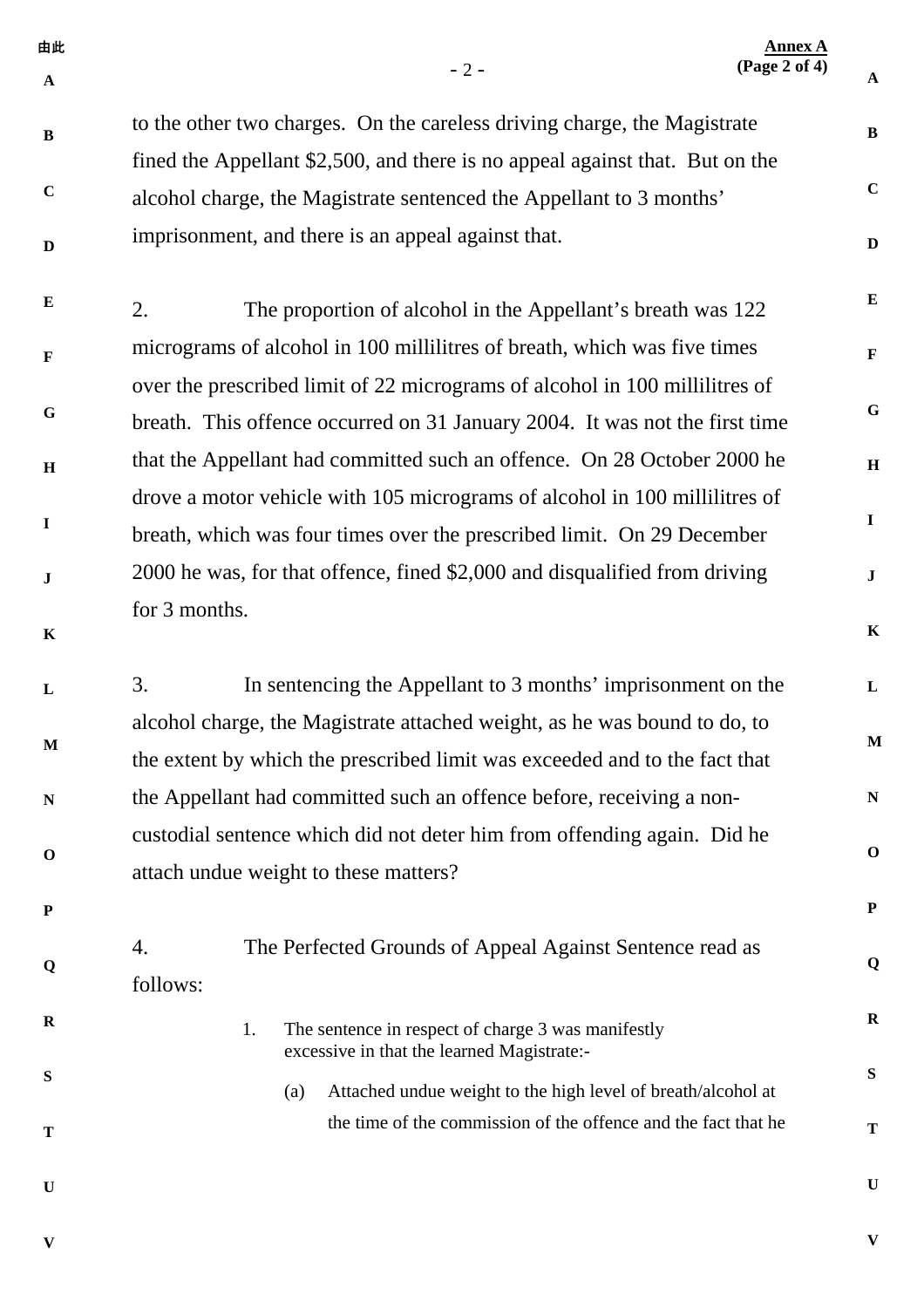| 由此<br>$\mathbf A$ | $-3-$                                                                                                                                                         | <b>Annex A</b><br>(Page 3 of 4)                                 | ${\bf A}$    |  |
|-------------------|---------------------------------------------------------------------------------------------------------------------------------------------------------------|-----------------------------------------------------------------|--------------|--|
| $\bf{B}$          | was a second offender who had been dealt with leniently in<br>2000.                                                                                           |                                                                 | $\bf{B}$     |  |
| $\mathbf C$       | He was unduly influenced by the high reading as an<br>(b)                                                                                                     |                                                                 | $\mathbf C$  |  |
| D                 | aggravating feature of the offence without fully recognising<br>the circumstances surrounding the scene of collision, that                                    |                                                                 | $\mathbf{D}$ |  |
| $\bf{E}$          | there was no personal injury or substantial damage to 3rd<br>party property.                                                                                  |                                                                 | ${\bf E}$    |  |
| $\mathbf{F}$      | He did not pay sufficient weight to the mitigation advanced,<br>(c)                                                                                           |                                                                 | $\mathbf{F}$ |  |
| $\mathbf G$       | and had never been to prison before.                                                                                                                          | in particular the defendant's good driving record prior to 2000 | G            |  |
| H                 | He should have suspended a prison sentence."<br>(d)                                                                                                           |                                                                 | H            |  |
| $\mathbf I$       | 5.<br>The extent to which the prescribed limit was exceeded was a                                                                                             |                                                                 | $\mathbf{I}$ |  |
| ${\bf J}$         | relevant matter. So was the fact that the Appellant had committed such an                                                                                     |                                                                 | $\bf J$      |  |
| $\mathbf K$       | offence before and had not been deterred by the non-custodial sentence                                                                                        |                                                                 | $\mathbf K$  |  |
|                   | which he received. The Magistrate certainly attached considerable weight                                                                                      |                                                                 |              |  |
| L                 | to these matters. But I do not think that he attached undue weight to them.                                                                                   |                                                                 | $\mathbf{L}$ |  |
| $\mathbf M$       | Nor do I think that the Magistrate failed to give full recognition to all the<br>circumstances. I do not think that he failed to pay sufficient weight to the |                                                                 | $\mathbf M$  |  |
| $\mathbb N$       | mitigation advanced. The Appellant's good driving record prior to 2000                                                                                        |                                                                 | ${\bf N}$    |  |
| $\mathbf 0$       | was of limited weight given the offences which he has committed since<br>then. As for the fact that the Appellant has never been to prison before, the        |                                                                 | $\mathbf 0$  |  |
| ${\bf P}$         | whole point of the Magistrate's thinking was that prison might be the only                                                                                    |                                                                 | $\mathbf P$  |  |
|                   | thing that would deter this Appellant from this sort of conduct which is a                                                                                    |                                                                 | Q            |  |
| Q                 | potential danger of a very great kind to himself and others. In my view, the                                                                                  |                                                                 |              |  |
| $\mathbf R$       | Magistrate was justified in thinking along such lines.                                                                                                        |                                                                 | $\mathbf R$  |  |
| S                 |                                                                                                                                                               |                                                                 | ${\bf S}$    |  |

6. In all the circumstances, I am not persuaded that the Magistrate was obliged to suspend the prison sentence. In my view, he was entitled to pass immediate custodial sentence which he passed.

**V** 

**T**

**U**

**V** 

**T**

**U**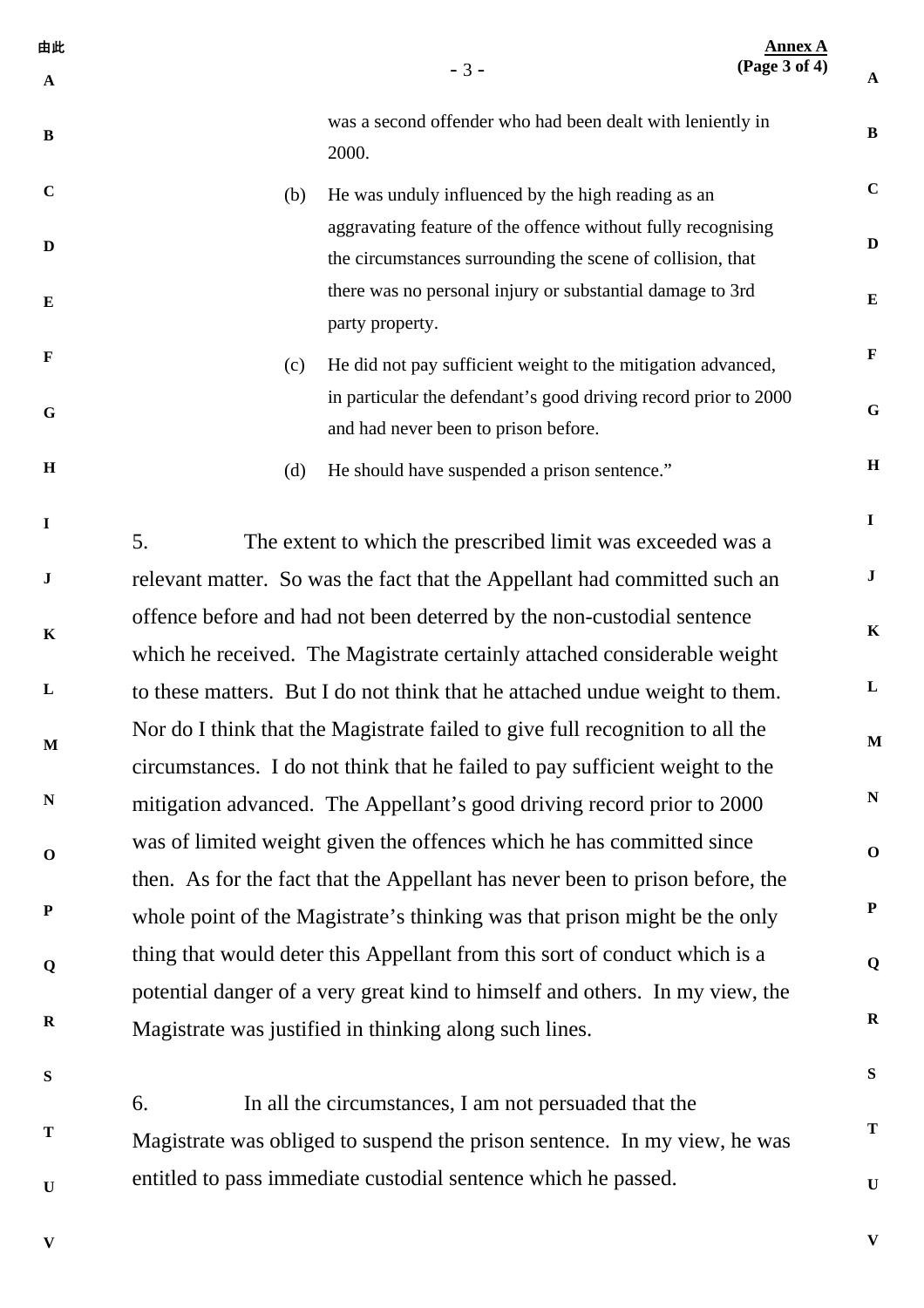| 由此<br>$\mathbf A$ | $-4-$                                                                                                | <b>Annex A</b><br>(Page 4 of 4) | $\mathbf A$               |
|-------------------|------------------------------------------------------------------------------------------------------|---------------------------------|---------------------------|
| $\, {\bf B}$      | 7.<br>Accordingly, I dismiss this appeal.                                                            |                                 | $\, {\bf B}$              |
| $\mathbf C$       |                                                                                                      |                                 | $\mathbf C$               |
| $\mathbf D$       |                                                                                                      | $\mathbf D$                     |                           |
| $\bf{E}$          |                                                                                                      | ${\bf E}$                       |                           |
| $\mathbf F$       | (V. Bokhary)<br>Judge of the Court of First Instance<br><b>High Court</b>                            | $\mathbf F$                     |                           |
| ${\bf G}$         |                                                                                                      |                                 | $\bf G$                   |
| $\, {\bf H}$      | Mr Duncan PERCY, instructed by Messrs Clarence Wong, Cheung & Liu,<br>for the Appellant: TSE Wai-lun | $\mathbf H$                     |                           |
| $\bf I$           | Miss Vinci LAM, GC of the Department of Justice, for the Respondent                                  | $\bf I$                         |                           |
| $\bf J$           |                                                                                                      | $\bf J$                         |                           |
| $\mathbf K$       |                                                                                                      | $\mathbf K$                     |                           |
| L                 |                                                                                                      | $\mathbf{L}$                    |                           |
| $\mathbf M$       |                                                                                                      |                                 | $\mathbf{M}$              |
| ${\bf N}$         |                                                                                                      |                                 | $\mathbf N$               |
| $\mathbf O$       |                                                                                                      |                                 | $\mathbf 0$               |
| $\mathbf P$       |                                                                                                      | $\mathbf P$                     |                           |
| $\mathbf Q$       |                                                                                                      |                                 | $\bf Q$                   |
| ${\bf R}$         |                                                                                                      |                                 | $\boldsymbol{\mathrm{R}}$ |
| ${\bf S}$         |                                                                                                      | ${\bf S}$                       |                           |
| $\mathbf T$       |                                                                                                      |                                 | $\mathbf T$               |
| $\mathbf U$       |                                                                                                      |                                 | $\mathbf U$               |
| $\mathbf{V}$      |                                                                                                      |                                 | $\mathbf{V}$              |
|                   |                                                                                                      |                                 |                           |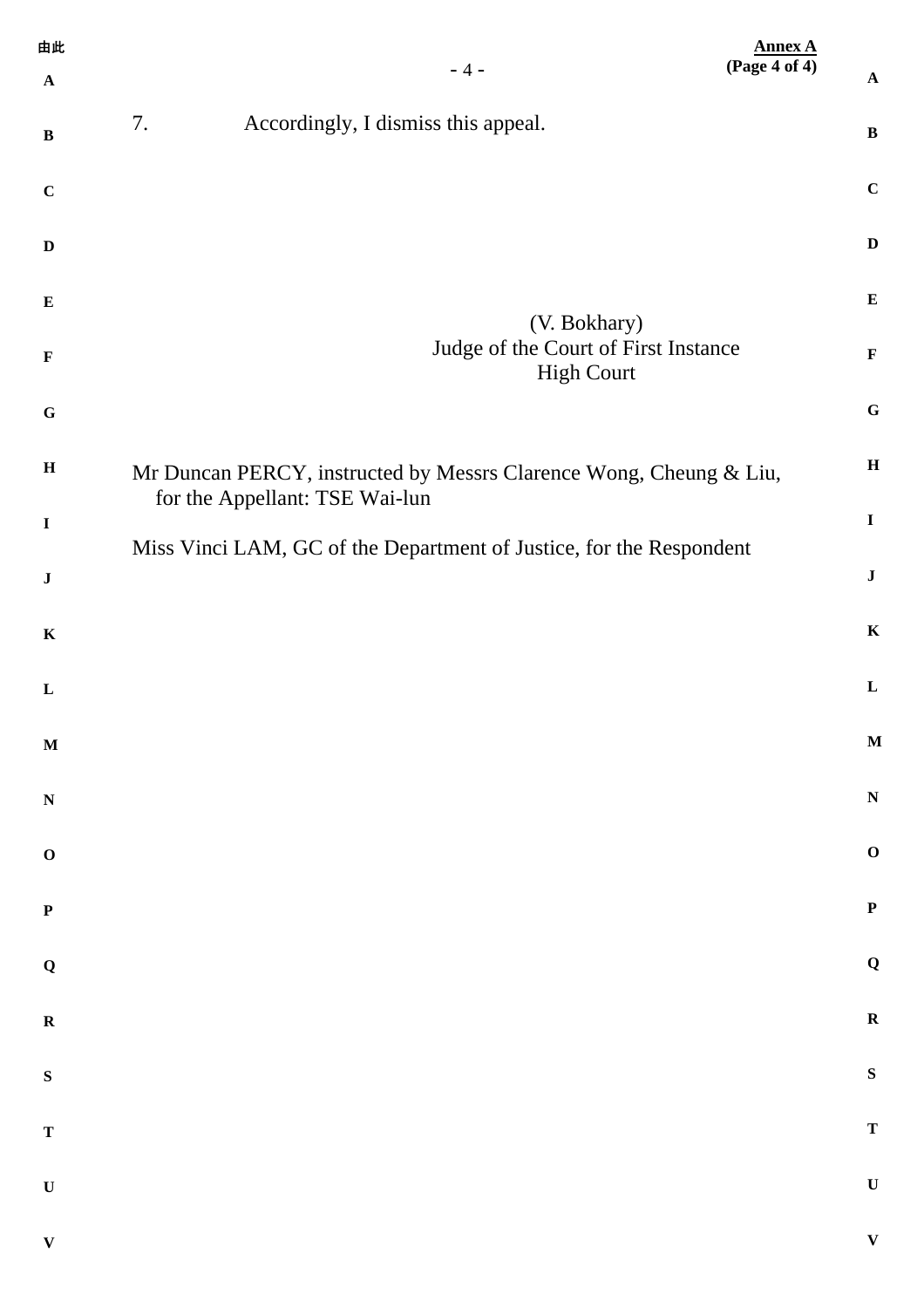| 由此           |                                                                             | <b>Annex B</b><br>(Page 1 of 5) |
|--------------|-----------------------------------------------------------------------------|---------------------------------|
| $\mathbf A$  |                                                                             | $\mathbf A$                     |
| B            | HCMA1088/2006                                                               | B                               |
|              | IN THE HIGH COURT OF THE                                                    |                                 |
| $\mathbf C$  | <b>HONG KONG SPECIAL ADMINISTRATIVE REGION</b>                              | $\mathbf C$                     |
| D            | <b>COURT OF FIRST INSTANCE</b>                                              | D                               |
|              | (Appellate Jurisdiction)<br>MAGISTRACY APPEAL NO. 1088 OF 2006              |                                 |
| E            | (ON APPEAL FROM ESCC 4109 OF 2006)                                          | E                               |
| $\mathbf{F}$ |                                                                             | F                               |
| G            |                                                                             | G                               |
|              | <b>BETWEEN</b>                                                              |                                 |
| H            | <b>HKSAR</b><br>Respondent                                                  | H                               |
| $\bf{I}$     | and                                                                         | $\mathbf I$                     |
| J            |                                                                             | $\bf J$                         |
|              | WONG MAN $(\frac{\text{H}}{\text{H}} \times)$<br>Appellant                  |                                 |
| K            |                                                                             | K                               |
| L            |                                                                             | L                               |
|              | Before: Hon McMahon J in Court                                              |                                 |
| $\mathbf M$  | Date of Hearing: 23 January 2007                                            | $\mathbf{M}$                    |
| N            | Date of Judgment : 23 January 2007                                          | ${\bf N}$                       |
| $\mathbf 0$  | <b>JUDGMENT</b>                                                             | $\mathbf 0$                     |
|              |                                                                             |                                 |
| ${\bf P}$    | 1.<br>The appellant was convicted on her own plea of an offence of          | $\mathbf P$                     |
| Q            | driving a motor vehicle with a breath alcohol concentration exceeding the   | Q                               |
| $\mathbf R$  | prescribed limit, contrary to section 39A(1) of the Road Traffic Ordinance, | $\mathbf R$                     |
|              | Cap. 374. She was made the subject of a community service order of          |                                 |
| ${\bf S}$    | 200 hours and disqualified from holding a driving licence for two years.    | S                               |
| T            | She appeals her sentence on the basis that it is manifestly excessive.      | T                               |
| $\mathbf U$  |                                                                             | $\mathbf U$                     |
|              |                                                                             |                                 |

**V**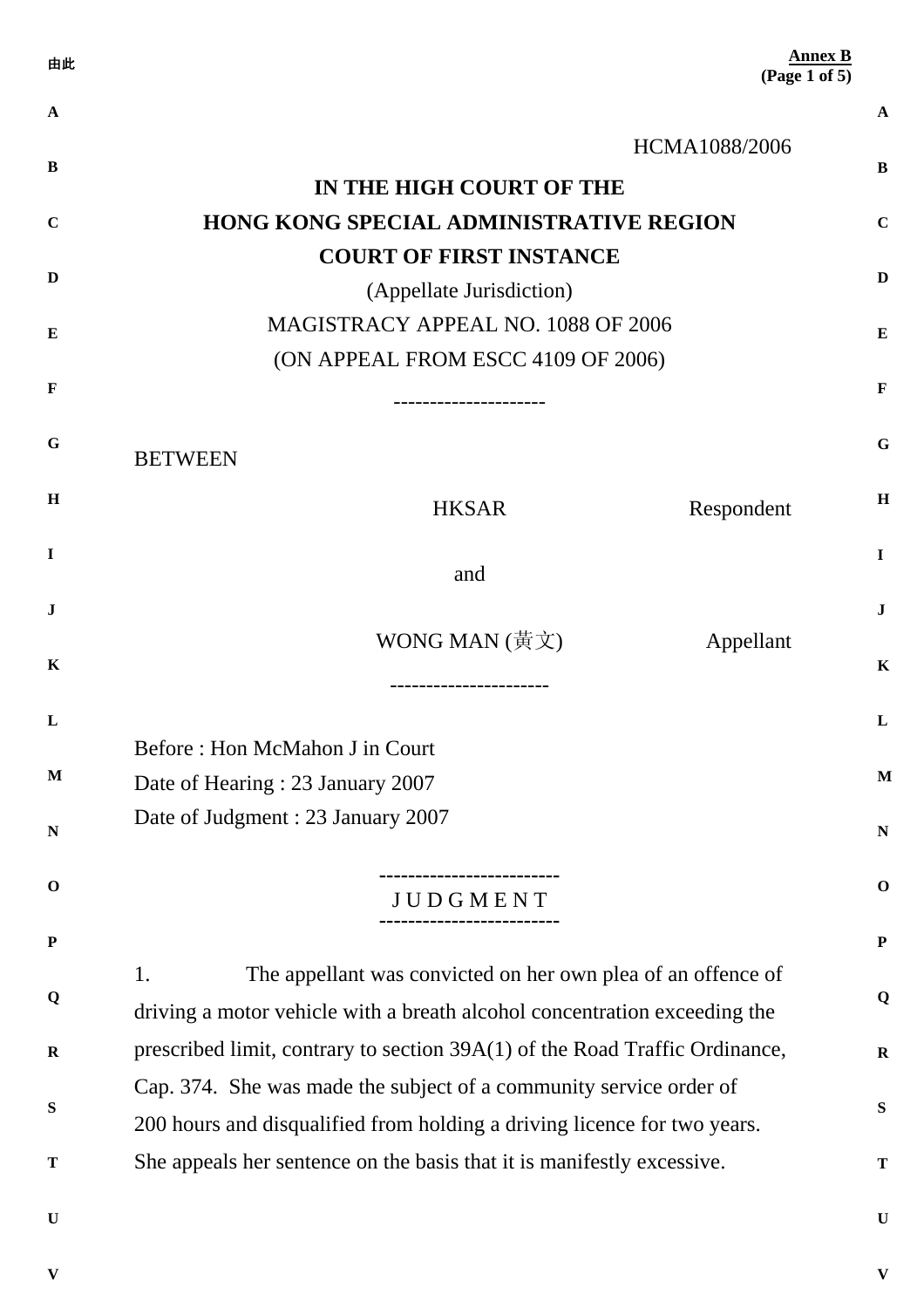| 由此           | $-2$                                                                                                                                           | <b>Annex B</b><br>$({\rm Page}\ 2\ of\ 5)$ |
|--------------|------------------------------------------------------------------------------------------------------------------------------------------------|--------------------------------------------|
| $\mathbf{A}$ |                                                                                                                                                | $\mathbf{A}$                               |
| $\, {\bf B}$ | 2.<br>The facts of the case were that the appellant was driving her                                                                            | $\bf{B}$                                   |
| $\mathbf C$  | motor vehicle at 4:30 a.m. in Kornhill in Quarry Bay when it mounted a                                                                         | $\mathbf C$                                |
|              | pavement and collided with separation railings and a sign "Pedestrians"<br>ahead". Her vehicle was also badly damaged, but no one was injured. |                                            |
| $\mathbf{D}$ |                                                                                                                                                | $\mathbf D$                                |
| $\bf{E}$     | 3.<br>Police attended the scene and breath tested the appellant.                                                                               | ${\bf E}$                                  |
| $\mathbf F$  | She was found to have 82 micrograms of alcohol present in 100 millilitres<br>of her breath, that is nearly four times the prescribed limit of  | $\mathbf F$                                |
| $\mathbf G$  | 22 micrograms. The appellant remained silent when arrested and                                                                                 | $\mathbf G$                                |
| $\mathbf H$  | cautioned. She was not charged with careless driving as, for some reason,                                                                      | $\mathbf H$                                |
|              | it was considered there was insufficient evidence.                                                                                             |                                            |
| $\mathbf I$  |                                                                                                                                                | $\mathbf I$                                |
| ${\bf J}$    | The appellant prior to this had been driving for 14 years and<br>4.                                                                            | $\bf J$                                    |
| $\mathbf K$  | had a clear record. Both Mr Hung for the appellant and Mr Lee for the                                                                          | $\mathbf K$                                |
|              | respondent have taken me through a large number of magistracy appeal                                                                           |                                            |
| L            | authorities concerning penalties which had previously been imposed in<br>drink driving cases.                                                  | ${\bf L}$                                  |
| $\mathbf{M}$ |                                                                                                                                                | $\mathbf{M}$                               |
| $\mathbf N$  | Those authorities are perhaps noteworthy for the variations in<br>5.                                                                           | ${\bf N}$                                  |
|              | the sentences imposed for offences of this sort involving relatively large                                                                     |                                            |
| $\mathbf 0$  | levels of breath alcohol, and particularly so in terms of the licence                                                                          | $\mathbf 0$                                |
| ${\bf P}$    | disqualification period imposed.                                                                                                               | $\mathbf P$                                |
| Q            | But one general principle clearly emerges. The degree to<br>6.                                                                                 | Q                                          |
| $\mathbf R$  | which the level of alcohol in the breath of the offender exceeds the                                                                           | $\mathbf R$                                |
|              | prescribed limit is relevant to the period of disqualification imposed.                                                                        |                                            |
| ${\bf S}$    | (See Lau Shu Wing, HCMA1124/1998.)                                                                                                             | ${\bf S}$                                  |
| T            |                                                                                                                                                | T                                          |
| $\mathbf U$  |                                                                                                                                                | $\mathbf U$                                |

**V**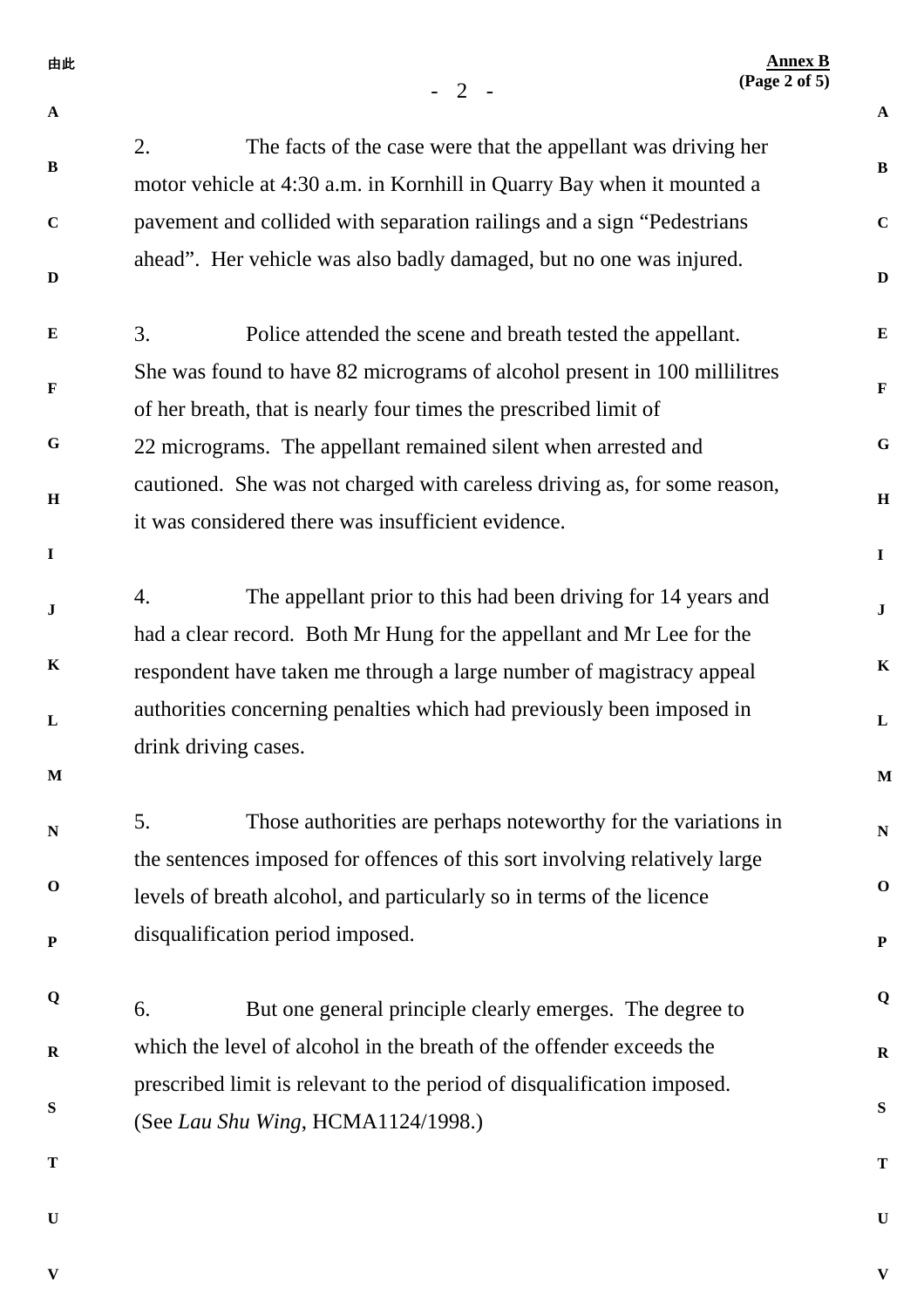**Annex B (Page 3 of 5)**

**B** 

**C**

**G**

**Q**

**R**

**U**

**V** 

- 3 -

由此

**A B C D E F G H I J K L M N O P Q R S T A D E F H I J K L M N O P S T** 7. Obviously the greater the margin by which the prescribed level is exceeded then the greater the culpability of the offender. Without attempting to set out tariffs, but with a view to promoting some consistency in penalty in respect to this offence, it seems to me that where a first offender's breath alcohol level exceeds the prescribed limit by only a small margin, a relatively short period of disqualification could be imposed, perhaps significantly less than 12 months. Where the excess is substantial, then 12 months would be a proper disqualification period, as reflected in many of the authorities produced to me today. In circumstances where there is a doubling or more of the prescribed limit, longer periods of disqualification would be appropriate. Where the breath alcohol level of an offender approaches four times the prescribed limit, a disqualification period of over 18 months should be considered. 8. In the present case the appellant's breath alcohol level was nearly four times the prescribed level. That in my view justified the period of disqualification imposed by the magistrate. It may be thought that, in comparison to the periods of disqualification imposed in previous cases, it is somewhat high, but regardless of whether or not the appellant was charged with careless driving, the effect of that alcohol level upon her driving was plain to see. 9. For no obvious reason other than the effect her alcohol consumption had on her driving, she simply failed to negotiate a reasonably gradual right hand bend and ran onto the pavement. She was obviously travelling at a reasonably fast speed at the time and it was fortuitous there was no one injured.

**U**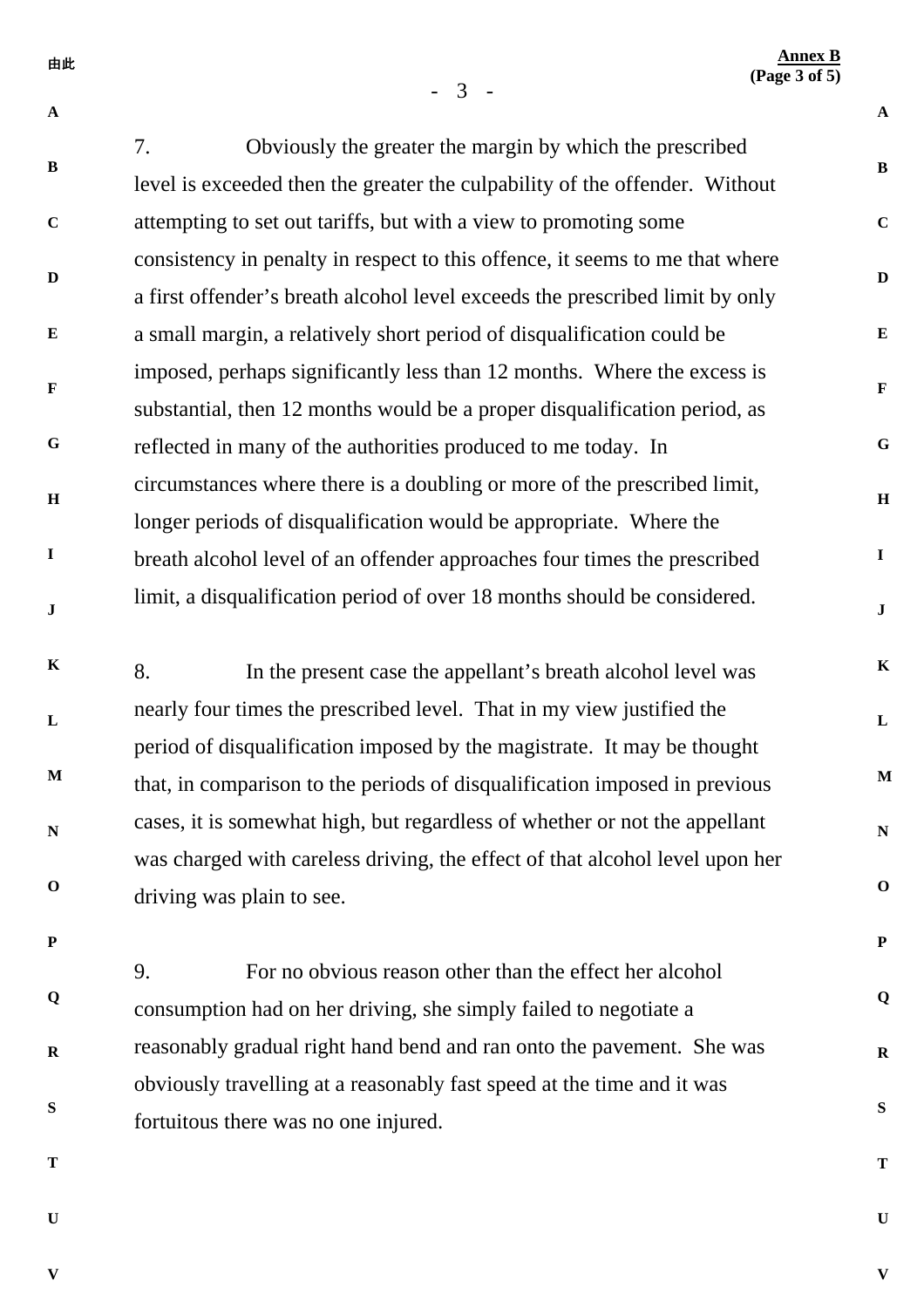| 由此           | (Page 4 of 5)<br>$-4$ -                                                                                                                       | <b>Annex B</b> |
|--------------|-----------------------------------------------------------------------------------------------------------------------------------------------|----------------|
| $\mathbf{A}$ |                                                                                                                                               | $\mathbf{A}$   |
| $\bf{B}$     | 10.<br>In the circumstances I do not see that the period of                                                                                   | $\bf{B}$       |
|              | disqualification can be said to be manifestly excessive.                                                                                      |                |
| $\mathbf C$  |                                                                                                                                               | $\mathbf C$    |
| D            | 11.<br>So far as the further penalty of 200 hours' community service<br>is concerned, however, I think that to be too high. It approaches the | $\mathbf{D}$   |
| ${\bf E}$    | upper range of such orders. I note from the report obtained by the                                                                            | $\bf{E}$       |
|              | magistrate prior to sentencing that 80 hours of service for the appellant was                                                                 |                |
| F            | recommended by the probation officer.                                                                                                         | $\mathbf F$    |
| $\mathbf G$  |                                                                                                                                               | $\mathbf G$    |
| $\, {\bf H}$ | 12.<br>In my judgment the 200 hours of community service ordered                                                                              | $\mathbf H$    |
|              | combined with the period of licence disqualification leads to too great a                                                                     |                |
| $\mathbf I$  | totality of sentence in the circumstances of this case, bearing in mind also                                                                  | $\mathbf{I}$   |
| ${\bf J}$    | the previous clear traffic record of the appellant.                                                                                           | $\mathbf{J}$   |
| K            | 13.<br>In my view an appropriate order in this regard would be                                                                                | $\mathbf K$    |
| L            | 100 hours.                                                                                                                                    | $\mathbf{L}$   |
| $\mathbf{M}$ | Accordingly, the appeal against sentence is dismissed except<br>14.                                                                           | $\mathbf{M}$   |
| N            | that the order that the appellant serves 200 hours' community service is set                                                                  | ${\bf N}$      |
| $\mathbf 0$  | aside and replaced with an order that she serves 100 hours of community<br>service.                                                           | $\mathbf 0$    |
| ${\bf P}$    |                                                                                                                                               | ${\bf P}$      |
| Q            |                                                                                                                                               | Q              |
| $\mathbf R$  |                                                                                                                                               | $\mathbf R$    |
| S            | (M.A. McMahon)<br>Judge of the Court of First Instance,<br><b>High Court</b>                                                                  | ${\bf S}$      |
| T            |                                                                                                                                               | T              |
| $\mathbf U$  |                                                                                                                                               | $\mathbf U$    |
| V            |                                                                                                                                               | $\mathbf{V}$   |